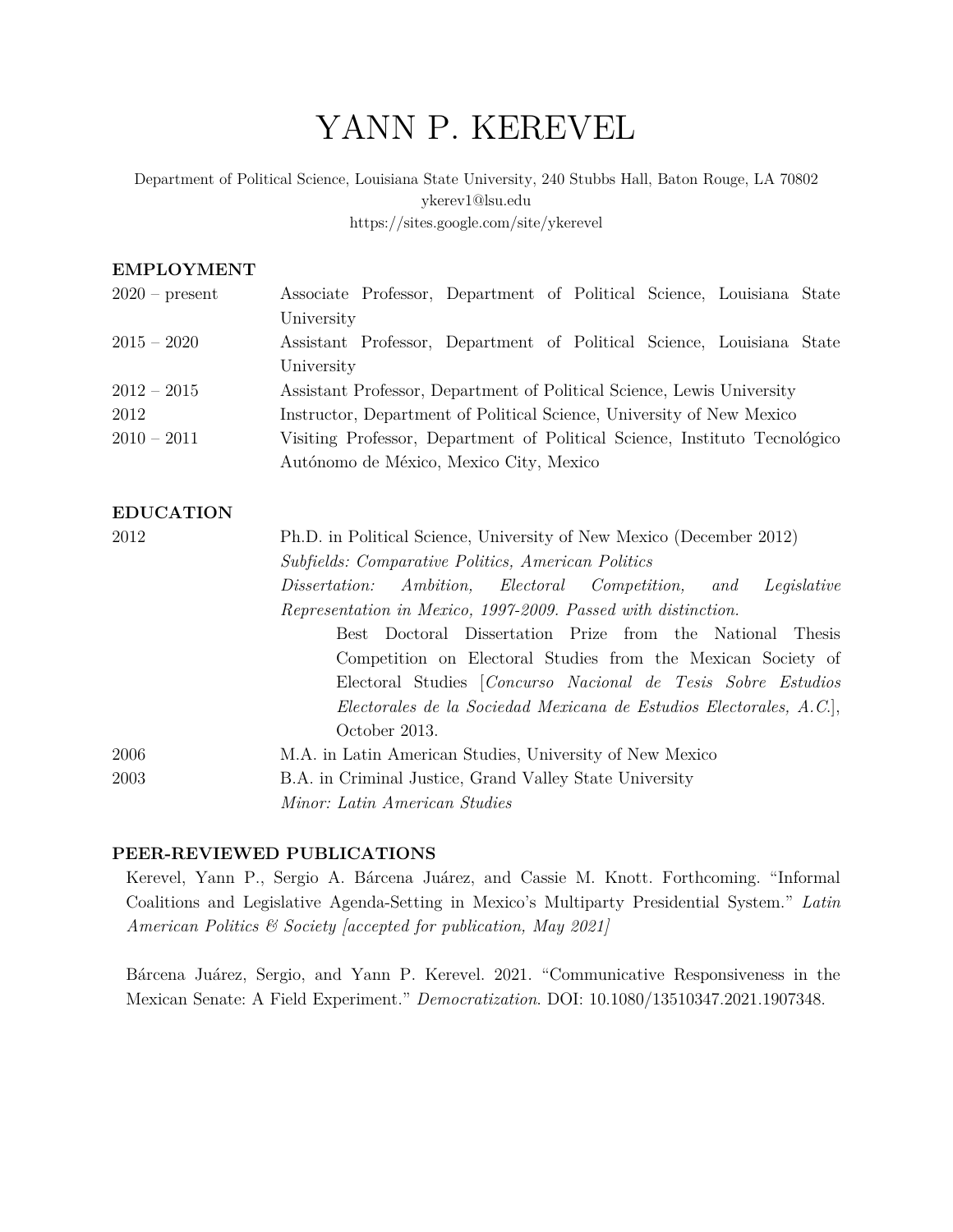Kerevel, Yann P., and Austin S. Matthews. 2021. "The Nomination and Electoral Competitiveness of Working Class Candidates in Germany." *German Politics. <https://doi.org/10.1080/09644008.2021.1874935>*

Featured in French in *Le Feuilleton*, April 10, 2021. <https://feuilleton.info/p/artiste-ouvrier-invisible>

 Ascencio, Sergio J., and Yann P. Kerevel. 2020. "Party Strategy, Candidate Selection and Legislative Behavior in Mexico." *Legislative Studies Quarterly.*  <http://dx.doi.org/10.1111/lsq.12300>

 Kerevel, Yann P. 2019. "Empowering Women? Gender Quotas and Women's Political Careers."  *Journal of Politics* 81(4): 1167-1180.

 Kerevel, Yann P., Austin S. Matthews, and Katsunori Seki. 2019. "Mixed-Member Electoral Systems, Best Loser Rules, and the Descriptive Representation of Women." *Electoral Studies* 57: 153-162.

 Kerevel, Yann P., and Sergio Bárcena Juárez. 2017. "Democratización y representación legislativa  en México [Democratization and Legislative Representation in Mexico]." *Revista Uruguaya de Ciencia Política* 26(1): 59-83.

 Kerevel, Yann P., and Lonna Rae Atkeson. 2017. "Campaigns, Descriptive Representation, Quotas  and Women's Political Engagement in Mexico." *Politics, Groups, and Identities* 5(3): 454-477.

 Kerevel, Yann P., Margaret Edwards and Philip Hultquist. 2017. "Multi-level Bargaining and the Negotiation of a Regional Trade Agreement: A Classroom Simulation." *PS: Political Science & Politics* 50(2): 576-580.

 Kerevel, Yann P. 2017. "The Costs and Benefits of Party Switching in Mexico." *Latin American Politics & Society* 59(1): 28-51.

 Kerevel, Yann P., and Lonna Rae Atkeson. 2015. "Reducing Stereotypes of Female Political Leaders in Mexico." *Political Research Quarterly* 68(4): 732-744.

 Kerevel, Yann. 2015. "(Sub)national Principals, Legislative Agents: Patronage and Political Careers in Mexico." *Comparative Political Studies* 48(8): 1020-1050.

 Kerevel, Yann P. 2015. "Pork-barreling without Reelection? Evidence from the Mexican Congress." *Legislative Studies Quarterly* 40(1): 137-166.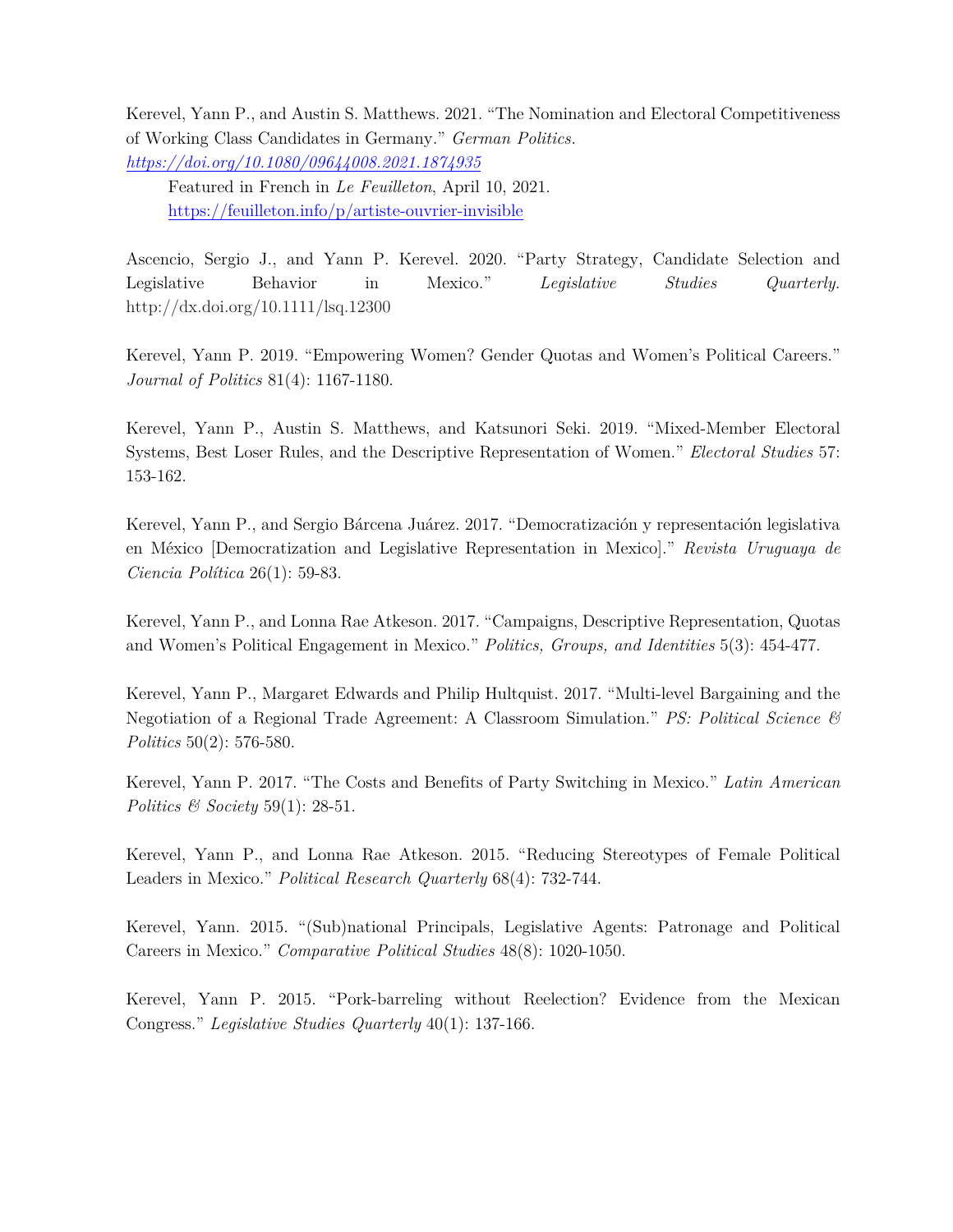Atkeson, Lonna Rae, Yann Kerevel, Michael R. Alvarez, and Thad Hall. 2014. "Who Asks for Photo Identification? Explaining Poll Worker Discretion." *Journal of Politics* 76(4): 944-957. Featured on the London School of Economics US Politics and Policy Blog: <https://blogs.lse.ac.uk/usappblog/2014/08/20/poll-workers-rely-on-their-own-attitudes-and-beliefs>to-determine-how-to-apply-voter-id-laws/

 Kerevel, Yann P. 2014. "Loyalty and Disloyalty in the Mexican Party System." *Latin American Politics and Society* 56(3): 93-117.

 Featured on the University of Pittsburgh's Center for Latin American Studies Panoramas blog: [https://www.panoramas.pitt.edu/news-and-politics/party-switching-mexico's-troubled](https://www.panoramas.pitt.edu/news-and-politics/party-switching-mexico�s-troubled)democracy

 Kerevel, Yann P., and Lonna Rae Atkeson. 2013. "Explaining the Marginalization of Women in  Legislative Institutions." *Journal of Politics* 75(4): 980-992.

 Kerevel, Yann P. 2011. "The Influence of Spanish Language Media on Latino Public Opinion and Group Consciousness." *Social Science Quarterly* 92(2): 509-534.

 Kerevel, Yann P. 2010. "The Legislative Consequences of Mexico's Mixed-Member Electoral System, 2000-2009." *Electoral Studies* 29(4): 691-703.

#### **BOOK CHAPTERS**

 Kerevel, Yann P., and Cassie M. Knott. 2018. "La disciplina partidista en el congreso local del Estado de México, 2012-2015 [Party Discipline in the Mexico State Legislature, 2012-2015]." In Sergio A. Bárcena Juárez, Gustavo A. López Montiel and Rosa María Mirón Lince, eds. *Los congresos en México: la representación política en el contexto de las reformas electorales [State Legislatures in Mexico: Political Representation in the Context of Electoral Reform]*. Ciudad de México: ITESM, UNAM, Senado de la República y Instituto Belisario Domínguez, 197-219.

 Kerevel, Yann P., and Lonna Rae Atkeson. 2012. "Election Audits: Comparing Machine and Hand Counts." In Michael R. Alvarez, Lonna Rae Atkeson and Thad E. Hall (eds.). *Confirming Elections: Creating Confidence and Integrity Through Election Auditing.* Palgrave Macmillan.

 Rocca, Michael, Lonna Rae Atkeson, Yann P. Kerevel, and Lisa Bryant. 2010. "Moving from Red to Blue: The 2008 New Mexico Presidential, Senate, and First Congressional Races." In David Magelby, ed. *The Change Election: Money, Mobilization, and Persuasion in the 2008 Federal Elections*. Philadelphia, PA: Temple University Press.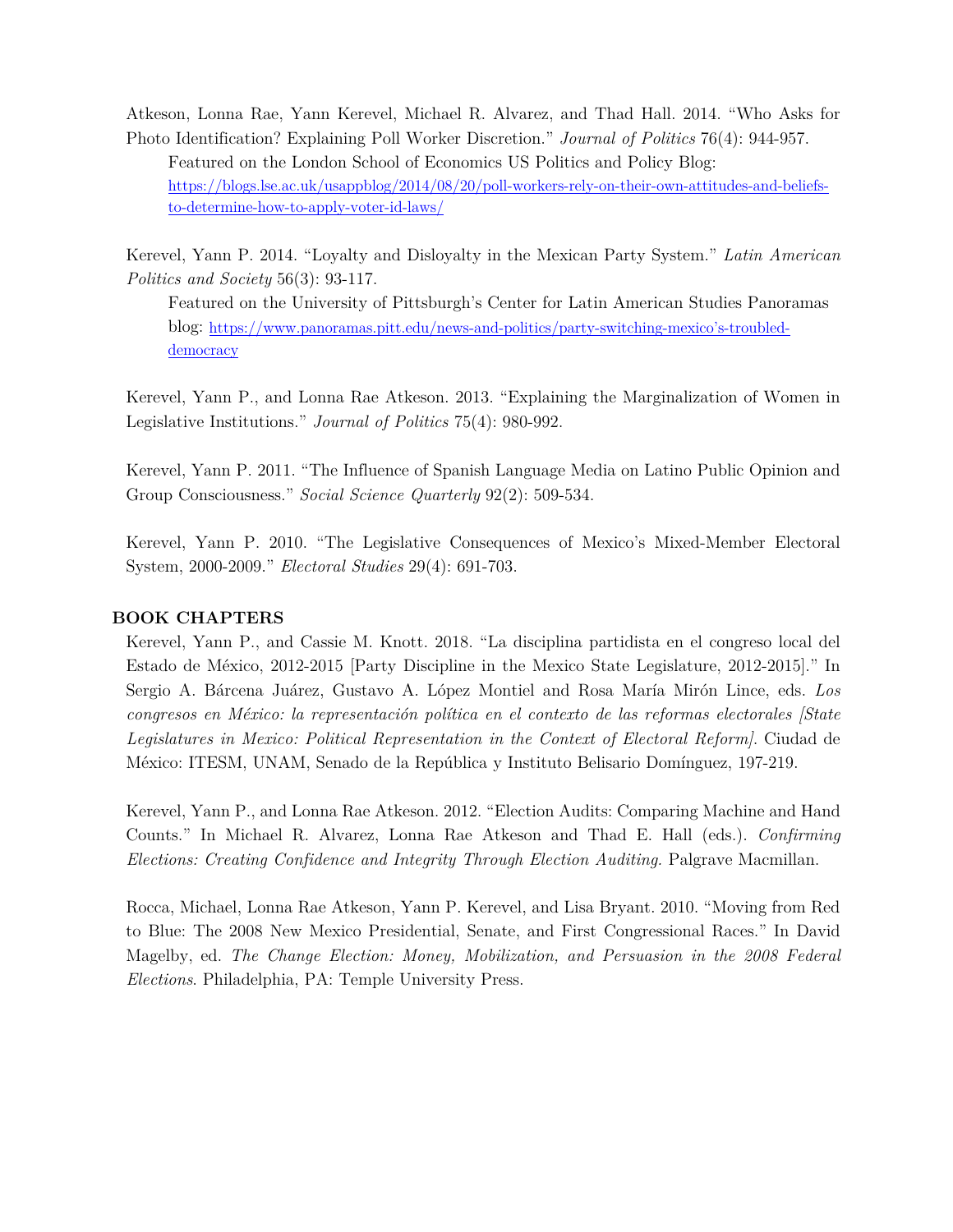#### **POLICY REPORTS & OTHER PUBLICATIONS**

 Kerevel, Yann P. Forthcoming. "The Political Dynamics of U.S. Intervention in Nicaragua: The  1912 Insurrection and Nationalist Resistance." *Revista de Temas Nicaragüenses* 

 Kerevel, Yann P. 2021. "José Madríz y la Restauración Conservadora." *Revista de Temas Nicaragüenses* 154 (February): 329-369.

 Kerevel, Yann P. 2015. "Mexico's Left: The Paradox of the PRD. By Dag Mossige. Boulder, CO: Lynne Rienner, 2013, p. 325, \$75.00." *The Latin Americanist* 59: 94–95.

 Atkeson, Lonna Rae, Alex Adams, Lisa Bryant, Angelina Gonzalez-Aller, Willard Hunter, Yann Kerevel, Kimberly Proctor, Lisa Sanchez and Lori Tafoya. 2010. "The City of Albuquerque 2009 Mayoral Election Administration Report." University of New Mexico.

 Kerevel, Yann P. 2009. *Election Management Bodies and Public Confidence in Elections: Lessons from Latin America*. Washington, DC: International Foundation for Electoral Systems.

 Atkeson, Lonna Rae, R. Michael Alvarez, Thad E. Hall, Lisa A. Bryant, Yann P. Kerevel, Morgan Llewyllen, David Odegard. 2008. "The 2008 New Mexico Post Election Audit Report." University of New Mexico.

Kerevel, Yann P. 2006. "Reexamining the Politics of U.S. Intervention in Early 20<sup>th</sup> Century Nicaragua: José Madriz and the Conservative Restoration." *LAII Research Paper Series* (43). Albuquerque: Latin American and Iberian Institute of the University of New Mexico.

#### **WORKING PAPERS & CURRENT PROJECTS**

 Barnes, Tiffany, Yann P. Kerevel, and Gregory Saxton. *Working Class Inclusion: Presence, Politics, and Evaluations of Representative Institutions*. Book manuscript. [full manuscript under review]

 Kerevel, Yann P., and Sergio Bárcena Juárez. "Legislative Effectiveness in Multiparty Presidential Systems: Evidence from Mexico's Chamber of Deputies." [R&R]

 Edwards, Margaret, Philip Hultquist, and Yann Kerevel. "Do simulations improve higher-order learning outcomes? Evaluating student learning through a simulated regional trade agreement negotiation." [under review]

 Kerevel, Yann P., and Sergio Bárcena Juárez. *Lawmaking in Multiparty Presidential Systems: Legislative Effectiveness in the Mexican Chamber of Deputies, 1997-2018*. Book project.

Kerevel, Yann P. "Women and Legislative Collaboration in Mexico's Chamber of Deputies."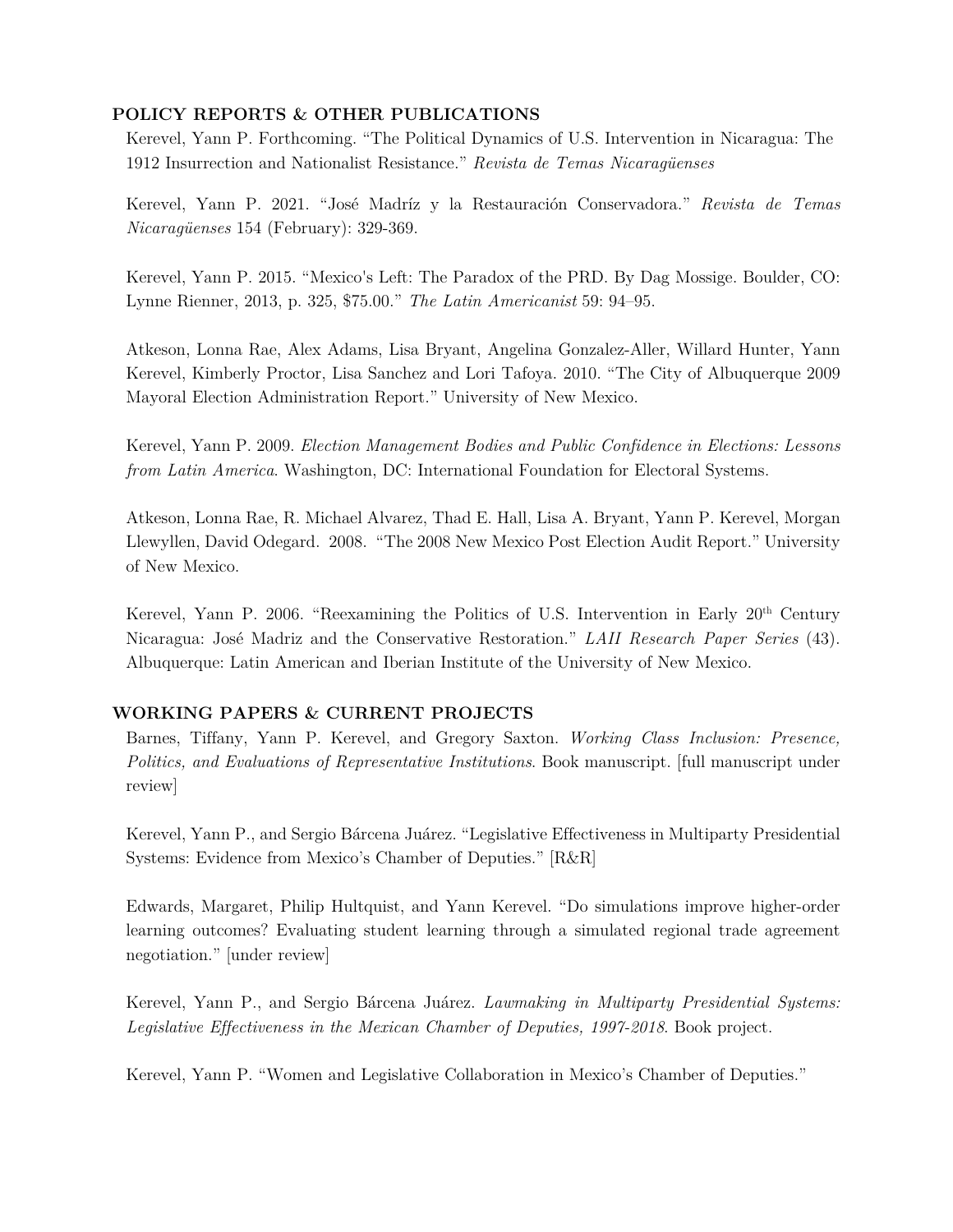Funk, Kendall, and Yann P. Kerevel. "The Electoral Competitiveness of Working-Class Candidates in Brazil."

Matthews, Austin, and Yann Kerevel. "Nomination of Working-Class Candidates in Moldova."

 Kerevel, Yann P., and Sergio Bárcena Juárez. *Gender Quotas and Women's Legislative Effectiveness*. Book project.

# **INVITED TALKS**

 Kerevel, Yann, and Sergio Bárcena. 2020. "Legislative Effectiveness in Multiparty Presidential Systems: Evidence from Mexico's Chamber of Deputies." Legislative Effectiveness in Latin America Workshop, American University, October.

 Kerevel, Yann. 2019. "Legislative Effectiveness in Multiparty Presidential Systems: Evidence from Mexico's Chamber of Deputies." University of Kentucky, Department of Political Science, October 16.

 Kerevel, Yann. 2018. "Affirmative Action Policies and the Political Representation of Marginalized Groups." Pi Sigma Alpha invited speaker at Lewis University, April 6.

 Kerevel, Yann. 2017. "Best-Loser Rules, Mixed-Member Electoral Systems, and the Descriptive Representation of Women." Prepared for delivery for the Political Economy of Reforms Seminar Series, University of Mannheim, November 20.

 Kerevel, Yann. 2016. "La disciplina partidista en el congreso local del Estado de México, 2012- representación política en el contexto de las reformas electorales." Tecnológico de Monterrey, Ciudad de México, April 22. 2015." Prepared for delivery at the "Seminario Permanente: Los congresos en México: la

 Kerevel, Yann P. 2013. "Effective Suffrage! No Reelection? Understanding the Legacy of the Mexican Revolution for Mexico's Contemporary Democracy." Prepared for the 18th Annual Lewis University Philosophy Conference: Revolution and Liberation in Latin American Thought, April 9-12, Lewis University, Romeoville, IL.

 Kerevel, Yann P. 2009. "Election Management Bodies and Public Confidence in Elections: Lessons from Latin America." Prepared for delivery at International Foundation for Electoral Systems' Election Management and Voter Confidence: Lessons from Latin America and Africa, Washington, DC, August 11, 2009.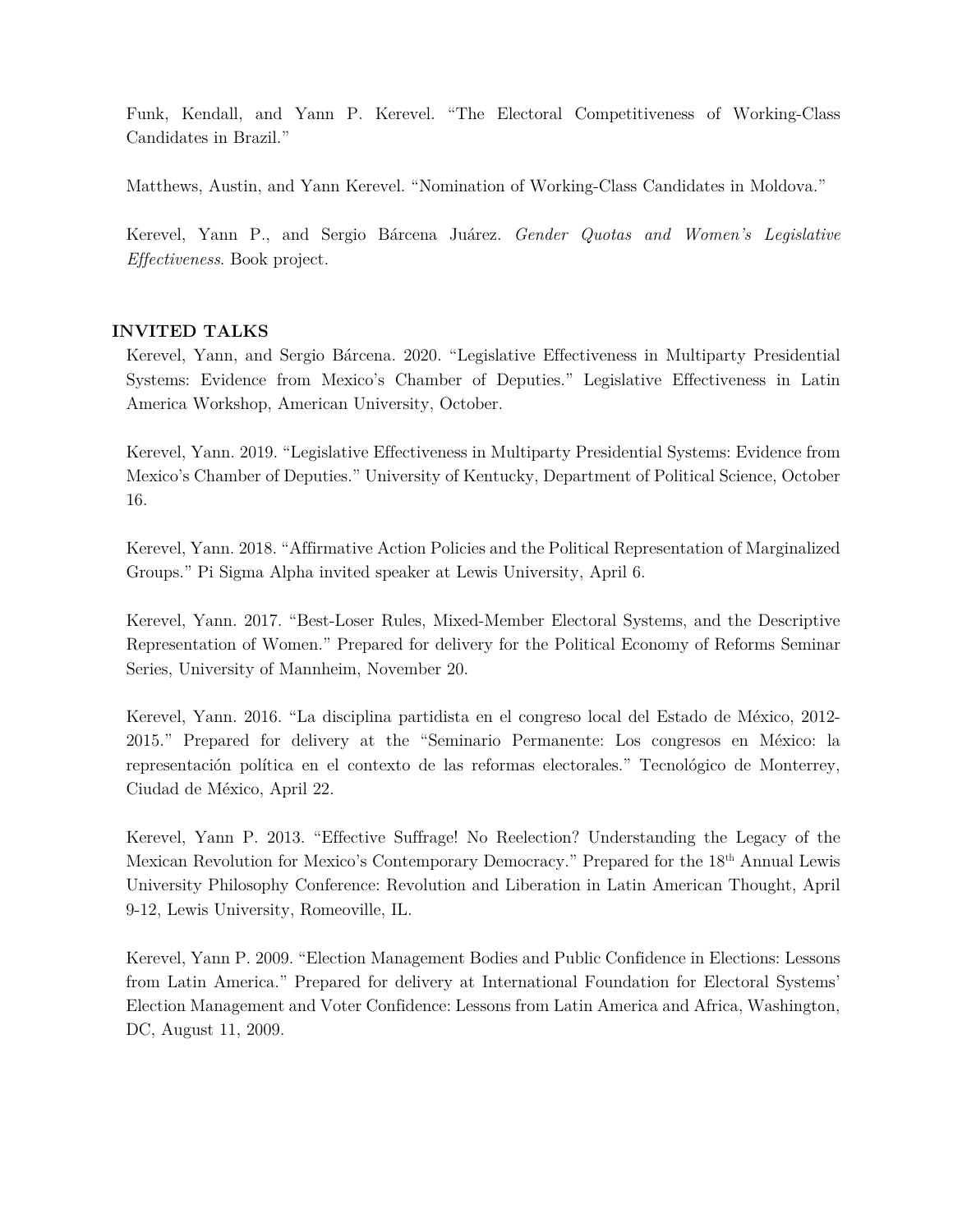#### **CONFERENCE PRESENTATIONS**

 Edwards, Margaret, Philip Hultquist, and Yann Kerevel. 2020. "Do simulations improve higher- order learning outcomes? Evaluating student learning through a simulated regional trade agreement negotiation." APSA Teaching & Learning Conference, February.

 Barnes, Tiffany, Yann Kerevel, and Gregory Saxton. 2019. "Do Voters Recognize Class? Visualizing the Descriptive Representation of Working Class Politicians." Southeast Latin American Political Behavior Conference, Oxford, MS, September 27.

 Kerevel, Yann P., and Sergio Bárcena Juárez. 2019. "Legislative Effectiveness in Multiparty Presidential Systems: Evidence from Mexico's Chamber of Deputies." American Political Science Association, August 29-September 1.

 Kerevel, Yann P. 2019. "Women, Collaboration and Legislative Effectiveness in the Mexican Congress." American Political Science Association, August 29-September 1.

 Barnes, Tiffany, Yann P. Kerevel, and Gregory Saxton. 2019. "Working Class Representation in Argentina: Linking Descriptive Representation, Policy Responsiveness and Trust in Government." Midwest Political Science Association, April 4-7.

 Barnes, Tiffany, and Yann P. Kerevel. 2019. "The Rise and Fall of Working Class Representation in Mexico, 1917-2018." Midwest Political Science Association, April 4-7.

 Kerevel, Yann P., and Austin S. Matthews. 2019. "The Gendered Dynamics of Working Class Representation: Evidence from Germany." Women in Subnational Politics Workshop, Tulane University, February 22-23.

 Kerevel, Yann, and Austin Matthews. 2019. "The Electoral Competitiveness of Working Class Candidates in Germany." Southern Political Science Association Meeting, January 17-19.

 Barnes, Tiffany, Yann Kerevel, and Gregory Saxton. 2018. "Does Descriptive Representation of the Working Class Foster Political Trust? Evidence from Mexico and Argentina." American Political Science Association Meeting, August 29-September 2.

 Ascencio, Sergio J., and Yann P. Kerevel. 2018. "The Influence of Candidate Selection on Legislative Behavior: Theory and Evidence from Mexico." Midwest Political Science Association Meeting, April 5-8.

 Kerevel, Yann P. 2018. "Women and Multi-Party Collaboration in Mexico's Chamber of Deputies." Midwest Political Science Association Meeting, April 5-8.

 Kerevel, Yann P. 2018. "Women's Legislative Agenda Power in Mexico." Prepared for the Southern Political Science Association Meeting, January 4-6.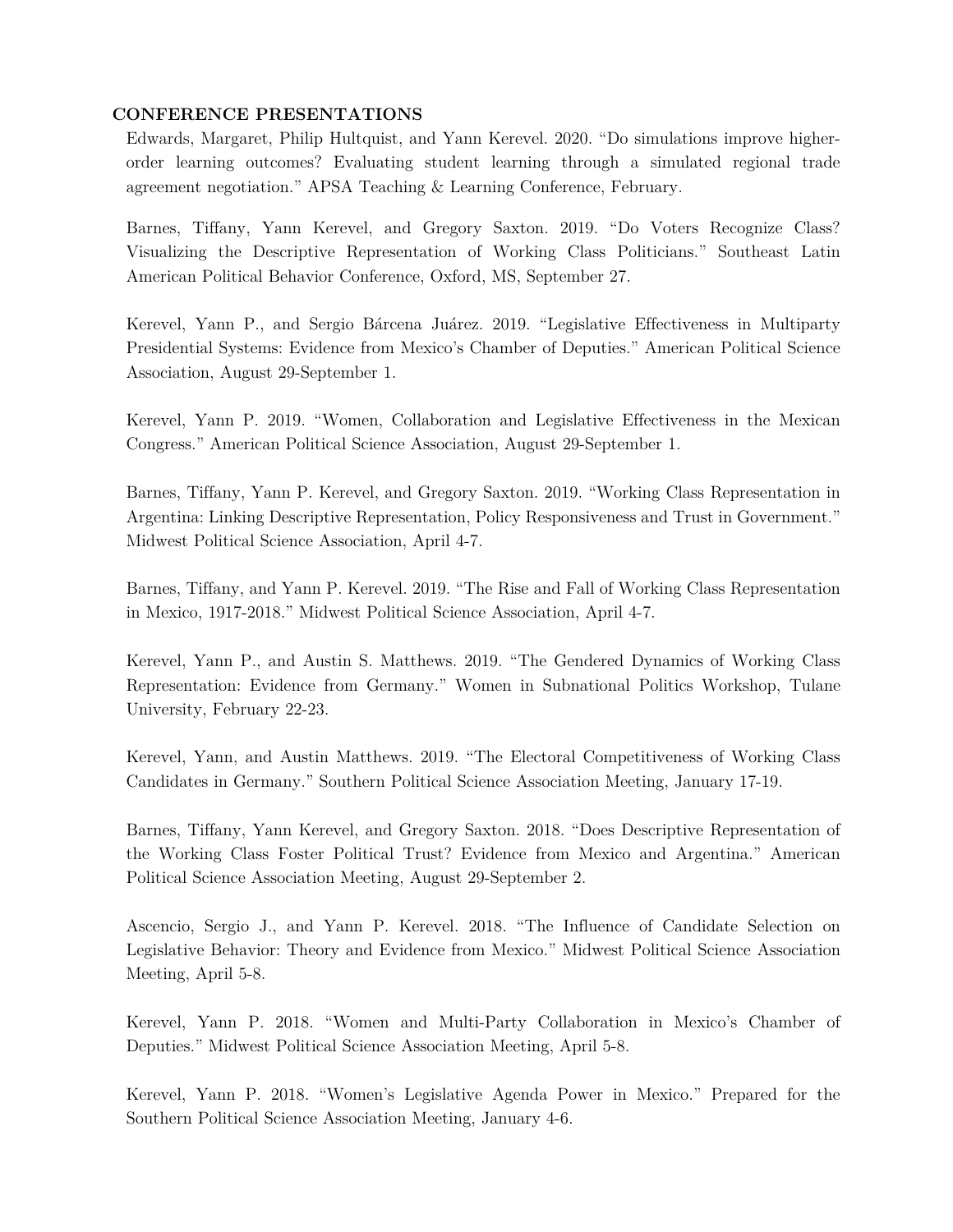Kerevel, Yann P., and Cassie M. Knott. 2017. "Who controls the legislative agenda in multiparty presidential systems?" Prepared for the Southeastern Latin American Behavior Mini-Conference, Atlanta, Georgia, October 13.

 Edwards, Margaret E., Philip Hultquist and Yann P. Kerevel. 2017. "Evaluating Student Learning in IR Classroom Simulations." Prepared for the Midwest Political Science Association Meeting, Chicago, IL, April 6-9.

 Kerevel, Yann P., and Austin S. Matthews. 2017. "Best-Loser Rules, Mixed-Member Electoral Systems and the Descriptive Representation of Women." Prepared for the Midwest Political Science Association Meeting, Chicago, IL, April 6-9.

 Kerevel, Yann P., and Cassie Knott. 2017. "Agenda control in multiparty presidential systems." Prepared for the Southern Political Science Association Meeting, New Orleans, LA, January 12- 14.

 Kerevel, Yann P., and Lonna Atkeson. 2017. Voter Overreport in Mexico." Prepared for the Southern Political Science Association Meeting, New Orleans, LA, January 12-14.

 Kerevel, Yann P., and Sergio Ascencio. 2016. "The Influence of Candidate Selection on Legislative Behavior in Mexico's Chamber of Deputies." Prepared for the Latin American Studies Association Meeting, New York, NY May 26 – May 30.

 Kerevel, Yann P. 2016. "Do Gender Quotas Help Women's Political Careers? Evidence from Mexico." Prepared for the Midwest Political Science Association Meeting, Chicago, IL, April 7- 10.

 Kerevel, Yann P., and Lonna Atkeson. 2016. "Campaigns and Female Political Engagement in Mexico." Prepared for delivery at the "Symbolic Representation? Groups and Representation in Contemporary Democratic Politics" Conference, Arizona State University, February 18-19, 2016

 Kerevel, Yann P. 2015. "Testing the Link Between Democratization and Legislative Responsiveness in Mexico." Prepared for the Midwest Political Science Association Meeting, Chicago, IL, April 16-19.

 Kerevel, Yann P., Margaret Edwards and Philip Hultquist. 2015. "Negotiating Regional Trade Agreements: Simulating Multi-level Negotiations Across Universities." Prepared for the International Studies Association Meeting, New Orleans, LA, February 19-21.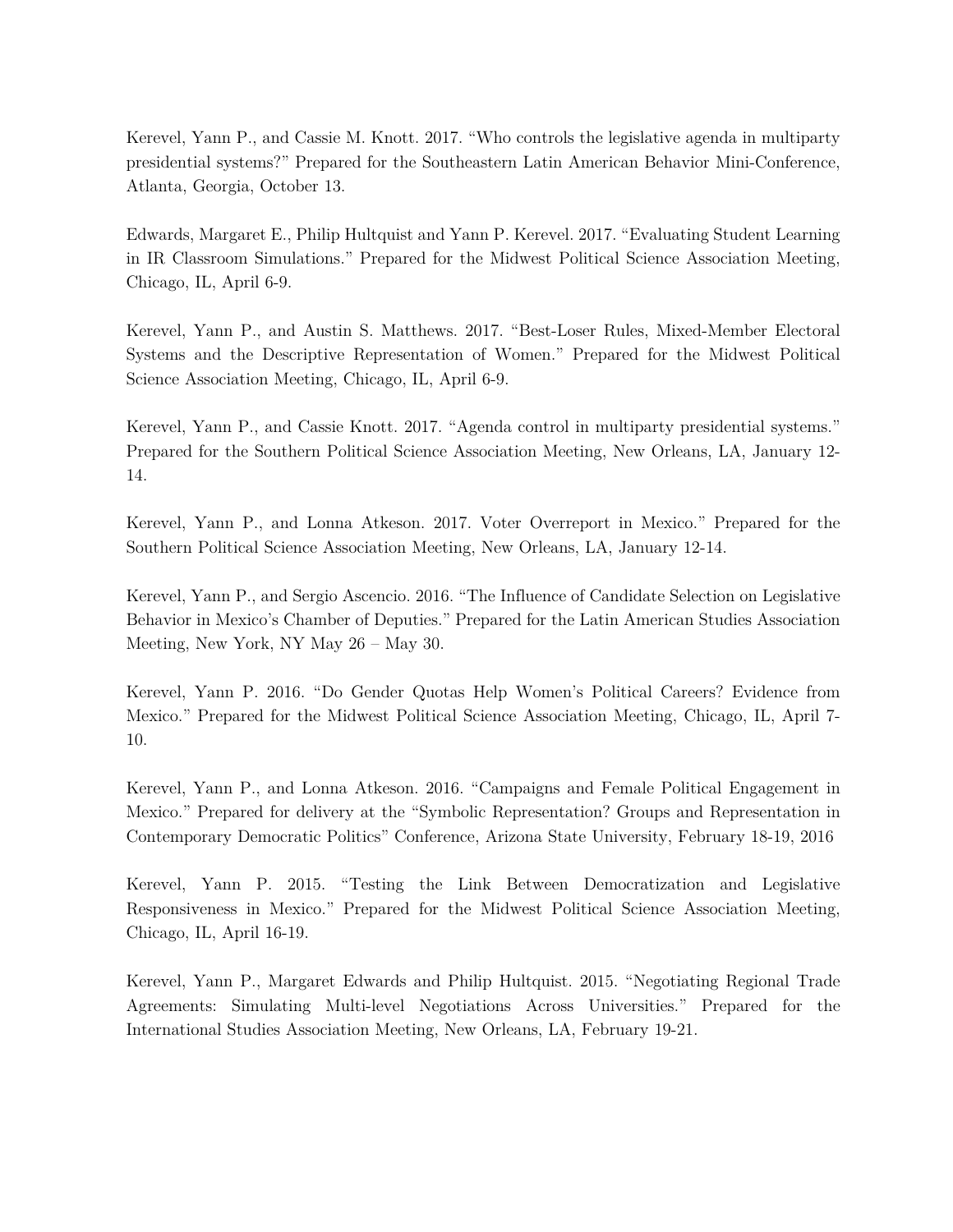Kerevel, Yann P. 2014. "Sources of Executive Power: Patronage and Political Careers in Mexico." Prepared for the American Political Science Association Meeting, Washington, DC, August 28 – 31.

 Kerevel, Yann P. 2014. "Is Party Switching a Successful Strategy? Evidence from Mexico." Prepared for the Latin American Studies Association Meeting, Chicago, IL, May 21 – May 24.

 Kerevel, Yann P., and Lonna Rae Atkeson. 2014. "The Effect of Disconfirming Stereotypes on Perceptions of Female Political Leaders in Mexico." Prepared for the First Annual School of Politics and Global Studies Working Group Conference: Women, Media, and Politics: A Comparative Perspective, Arizona State University, April 10-11.

 Kerevel, Yann P. 2014. "(Sub)national Principals, Legislative Agents: Executive Influence and Political Careers in Mexico." Prepared for the Midwest Political Science Association Meeting, Chicago, IL, April 3– 6.

 Kerevel, Yann. 2013. "A "Snakes and Ladders" Theory of Political Ambition: The Implications of Pursuing a Political Career Without Reelection." Prepared for the American Political Science Association Meeting, Chicago, IL, August 29 – September 1.

 Kerevel, Yann. 2013. "Party Loyalty and Disloyalty in the Mexican Party System." Prepared for the Latin American Studies Association Meeting, Washington, DC, May 29 – June 1.

 Kerevel, Yann. 2013. "The Legislative Consequences of Pursuing a Political Career Without Reelection in Mexico." Prepared for the Midwest Political Science Association Meeting, Chicago, IL, April 11 – 14.

 Kerevel, Yann. 2012. "Electoral Rules, Ambition, and Pork-Barreling in the Mexican Chamber of Francisco, CA, May 23 – 26. Prepared for the Midwest Political Science Association Meeting, Chicago, IL, April 12 – 15. Deputies, 1997-2009." Prepared for the Latin American Studies Association Meeting, San

 Kerevel, Yann P., and Lonna Rae Atkeson. 2011. "Gender Quotas and Legislative Behavior in Mexico's Chamber of Deputies, 2000-2009." Prepared for the Guanajuato Workshop for Young Economists, Universidad de Guanajuato, Guanajuato, Gto., Mexico, August 12 – 14. Prepared for the Midwest Political Science Association Meeting, Chicago, IL, March 31 – April 3.

 Kerevel, Yann P. 2010. "Election Management Bodies and Public Confidence in Elections: Lessons from Latin America." Prepared for the Midwest Political Science Association Meeting, Chicago, IL, April 22 – 25.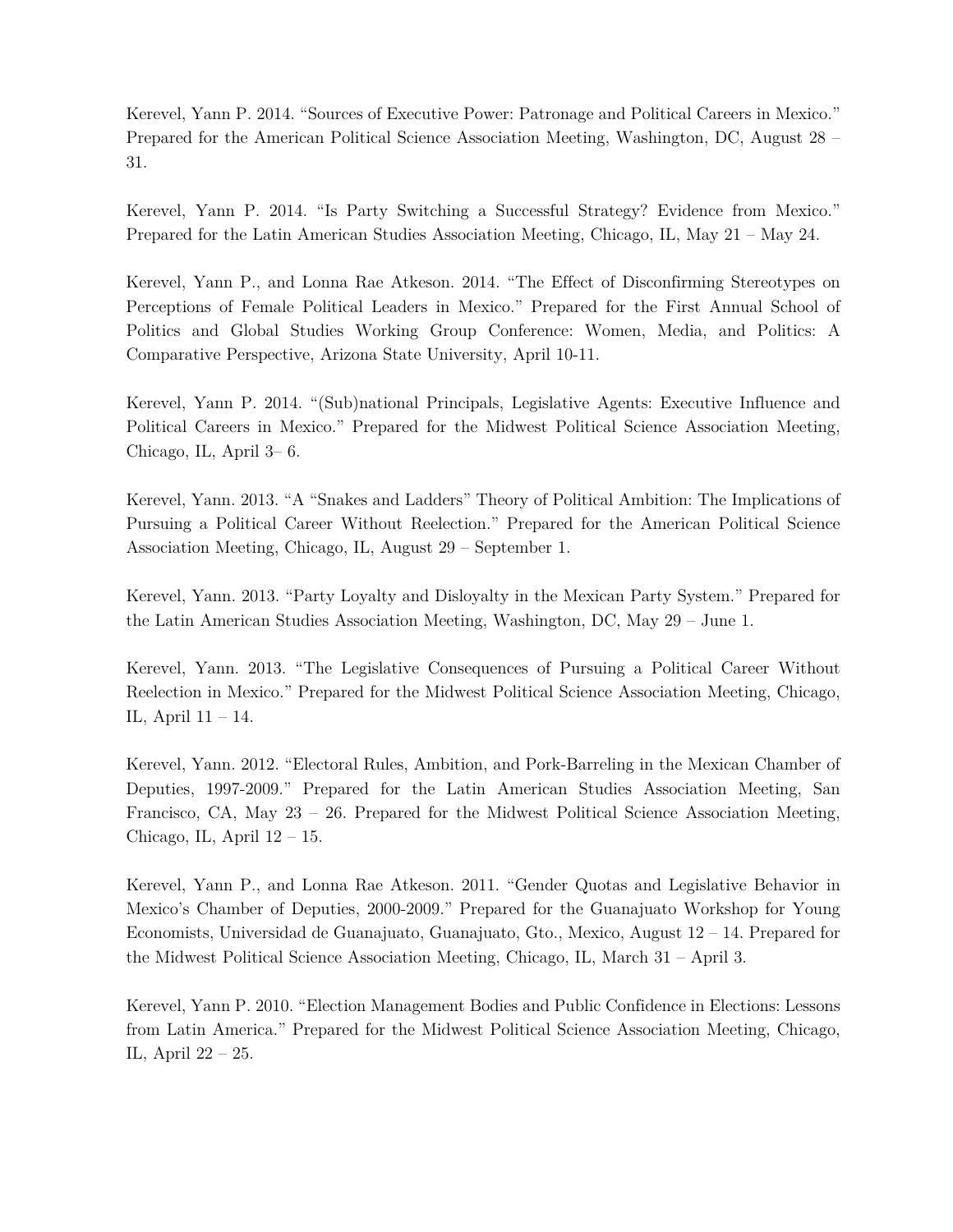Atkeson, Lonna Rae, Yann P. Kerevel, R. Michael Alvarez, and Thad Hall. 2010. "Who Asks for Voter ID?: Explaining Poll Worker Discretion." Prepared for the Midwest Political Science Association Meeting, Chicago, IL, April 22 – 25.

 Kerevel, Yann P. 2010. "The Influence of Mexico's Mixed Member Electoral System on Legislative Behavior and Agenda Control." Prepared for the Western Political Science Association Meeting, San Francisco, CA, April 1 – 3, 2010.Prepared for the Southwest Social Science Association Meeting in Denver, CO, April 8-11, 2009.

 Atkeson, Lonna Rae, Yann P. Kerevel, and Lisa Bryant. 2009. "Dragging the Ticket Down: The Association Meeting, Chicago, IL, April 2-5. Influence of the Vice President on Vote Choice." Prepared for the Midwest Political Science

 Rocca, Michael, Lonna Rae Atkeson, Yann P. Kerevel, and Lisa Bryant. 2009. "The 2008 New Mexico Presidential and Congressional Races." Prepared for the Midwest Political Science Association Meeting, Chicago, IL, April 2-5.

 Kerevel, Yann P. 2009. "Comparing Machine and Hand Counts." Prepared for the PEW Election Audit Workshop, Salt Lake City, Utah, February 23-24.

 Atkeson, Lonna Rae, Yann P. Kerevel, R. Michael Alvarez, Thad E. Hall, Lisa A. Bryant, and Morgan Llewellyn. 2008. "Making Sure Every Vote Counts: Evidence From A Simulated Post Election Audit in Bernalillo County, New Mexico." Prepared for the American Political Science Association Meeting, Boston, MA, August 27-30.

 Kerevel, Yann P. 2007. "The Political Dynamics of U.S. Intervention in Nicaragua: Insurrection and Nationalist Resistance, 1909-1913." Prepared for the Latin American Studies Association Meeting, Montréal, Canada, September 5-8.

 Kerevel, Yann P. 2007. "Gobernando desde abajo: The FSLN in Municipal Government." Prepared for the Southwest Social Science Association Meeting, Albuquerque, NM, March 14-17.

 Kerevel, Yann P. 2007. "Revolutionary Movements in the Andes: Ideology and State-Centered Theories of Revolution." Prepared for the Rocky Mountain Council for Latin American Studies Meeting, Santa Fe, NM, January 24-27.

#### **TEACHING**

# **Louisiana State University**

 *Comparative Legislatures (graduate)* – Spring 2017, Spring 2018, Fall 2020  *Comparative Political Institutions (graduate)* – Spring 2017  *Descriptive Representation (graduate)* – Fall 2017, Fall 2019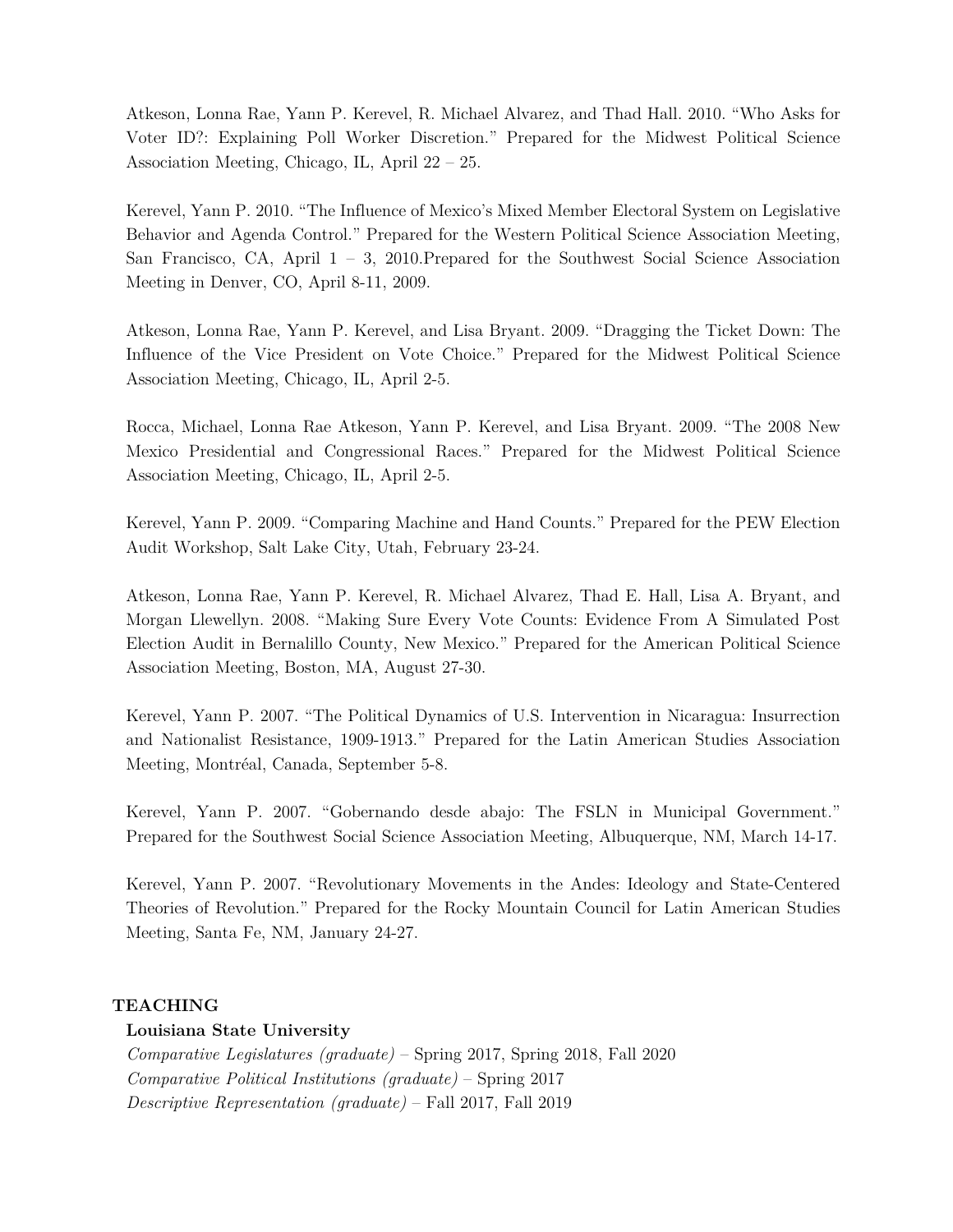*Introduction to Comparative Politics* – Fall 2015, Fall 2016, Spring 2017 *Introduction to Latin American Politics* – Spring 2016, Fall 2017, Spring 2019, Spring 2020  *Organized Crime and Violence in the Americas* – Fall 2016, Spring 2019  *Contemporary Global Issues (online)* – Spring 2018, Spring 2020, Fall 2020  *Democracy in Crisis* – Fall 2019, Fall 2020, Spring 2021

### **Lewis University**

 *Introduction to Comparative Politics* – Fall 2012, Fall 2013, Fall 2014 *Introduction to American Politics* – Fall 2012, Fall 2013, Fall 2014  *Political Violence* – Fall 2013 *Introduction to Latin American Politics* – Spring 2013, Spring 2015 *Introduction to International Relations* – Spring 2013, Spring 2014, Spring 2015 *International Political Economy* – Fall 2014 *Senior Capstone* – Spring 2014, Spring 2015

### **Other**

*University of New Mexico, Introduction to Comparative Politics, Summer 2012 Instituto Tecnológico Autónomo de México, Comparative Political Institutions, Spring 2011* 

## **Theses/Dissertations Directed**

 *Cassie M. Knott. "The Cross-National Determinants of Legislative Party Switching." M.A. Thesis, 2017.* 

 *Casey N. Knott. "National Electoral Winners and Losers: Satisfaction with Democracy Predicated on Institutional Context." M.A. Thesis, 2017.* 

 *Austin S. Matthews. "Conflict among Comrades: Elite Purges and Political Violence in Authoritarian Regimes." Ph.D. Dissertation, 2018. (Co-Chaired with David Sobek).* 

 *Jordan Landry. "Revisiting Reif and Schmitt: Second-Order Effects in European Parliament Elections, 1979-2019." Ph.D. Dissertation, 2021.* 

# **PROFESSIONAL EXPERIENCE AND SERVICE**

 Referee for: *American Political Science Review; American Journal of Political Science*; *Latin American Research Review; Journal of Politics; Comparative Political Studies; Comparative Politics; Political Research Quarterly; Legislative Studies Quarterly; Political Behavior; Electoral Studies; Latin American Politics & Society; Politics, Groups and Identities*; *La Revista Mexicana de Análisis Político y Administración Pública; Política y Gobierno; British Journal of Political Science; Social Science Quarterly; Political Studies; Journal of Race, Ethnicity and Politics; Journal of Legislative Studies; Journal of Women, Politics & Policy; Party Politics; Interest Groups & Advocacy.*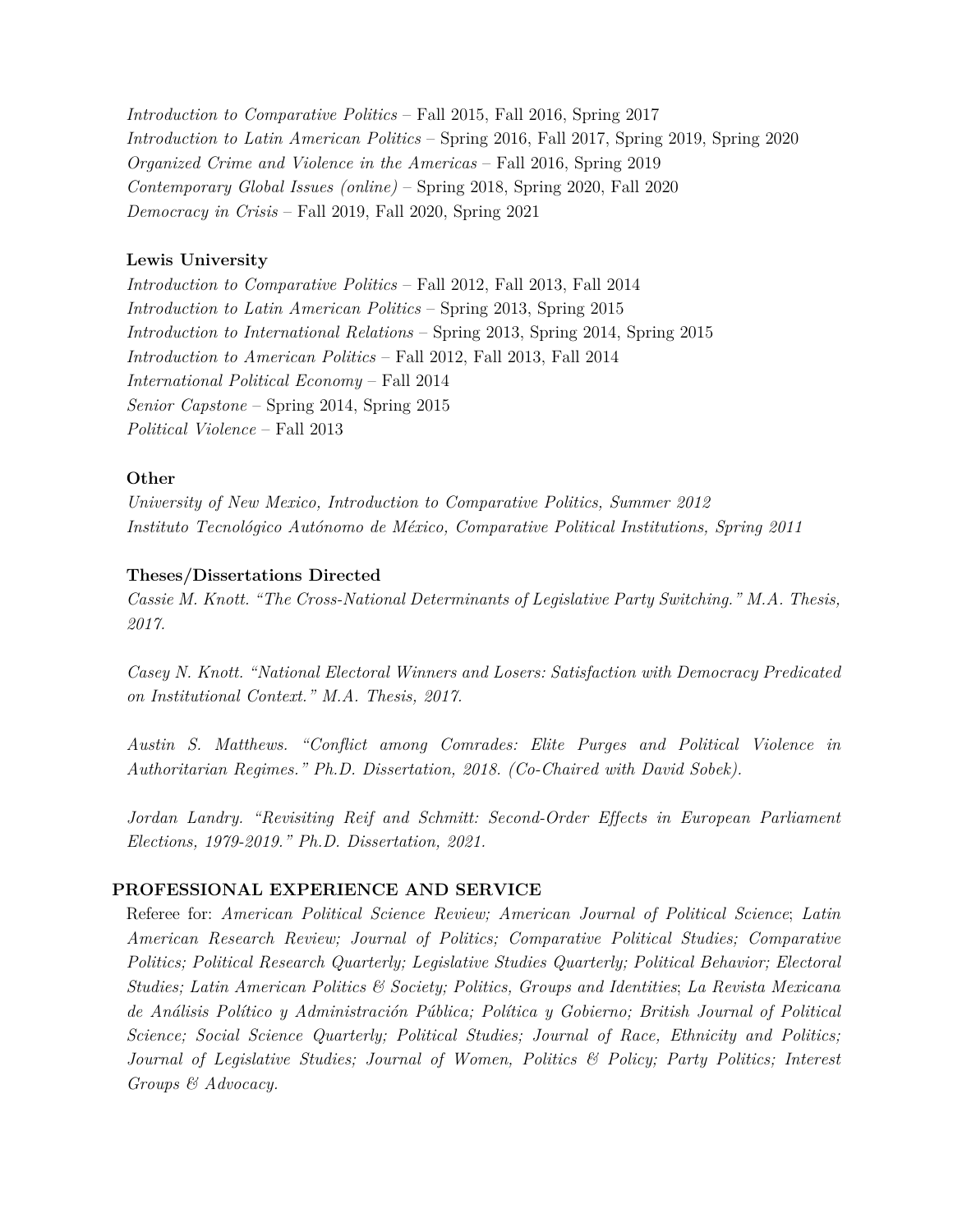University governance and service:

 *Louisiana State University* – 1) Comparative Politics Faculty Search Committee Chair, 2) Judicial Politics Faculty Search Committee, 3) Assessment Committee, 4) Graduate Committee, 5) International Studies Instructor Search Committee, 6) Political Science Online BA Committee Chair

 *Lewis University –* 1) Budget Review Committee, 2) Political Science Search Committee, 3) Sociology Search Committee, 4) Biology Search Committee, 5) Travel Study Advisory Committee

# Service to the Discipline*:*

 *1) Legislative Studies Quarterly* (Editorial Board Member, 2020-present), 2) Southeastern Latin American Political Behavior Conference (Executive Board Member, 2020-present), 3) Southern Political Science Association Membership Committee (Member, 2020-present)

 Matthews, Jordan Landry (Ph.D. Co-Chair); Michael Toje, Angela McCarthy, Nasser Almarri, Sylvia Gonzalez, Daniel Bollich, Tatum Taylor (Ph.D. Committee Member) Graduate Advising: Cassie Knott, Casey Knott (M.A. Thesis Committee Chair); Austin

 Independently contracted to serve as a reviewer of policy reports published by Pew Charitable Trusts, Make Voting Work Initiative, 2009.

 JEHT and Pew Charitable Trusts, Center on the States, Make Voting Work Initiative: "Assessing Electoral Performance in New Mexico using an Eco-system Approach," 2008-2009.

 Determining Voter Intent and Election Integrity: A 2006 Post Election Audit Study of New Mexico's Optical Scan Ballots," with Lonna Rae Atkeson, R. Michael Alvarez, Thad E. Hall and Maggie Toulouse Oliver, co-funded by the Bernalillo County Clerk and the New Mexico Secretary of State, 2007-2009. Pew Charitable Trusts-JEHT Foundation, Make Voting Work Initiative, "Lessons for All in

 Test Bank author for *American Government: Power and Purpose*, 13th ed., W.W. Norton & Co., 2013.

AP Comparative Government Reader, Educational Testing Services.

 Research Assistant for Juan Pablo Micozzi (2010-2011); Lonna Rae Atkeson (2008-2010); William Stanley (2006-2007), University of New Mexico.

 Discussant: Midwest Political Science Association Annual Meeting, 2013, 2014, 2016, 2017, 2018; American Political Science Association Annual Meeting, 2014; Southern Political Science Association, 2017, 2018; Tulane Women in Sub-national Politics Workshop, 2019.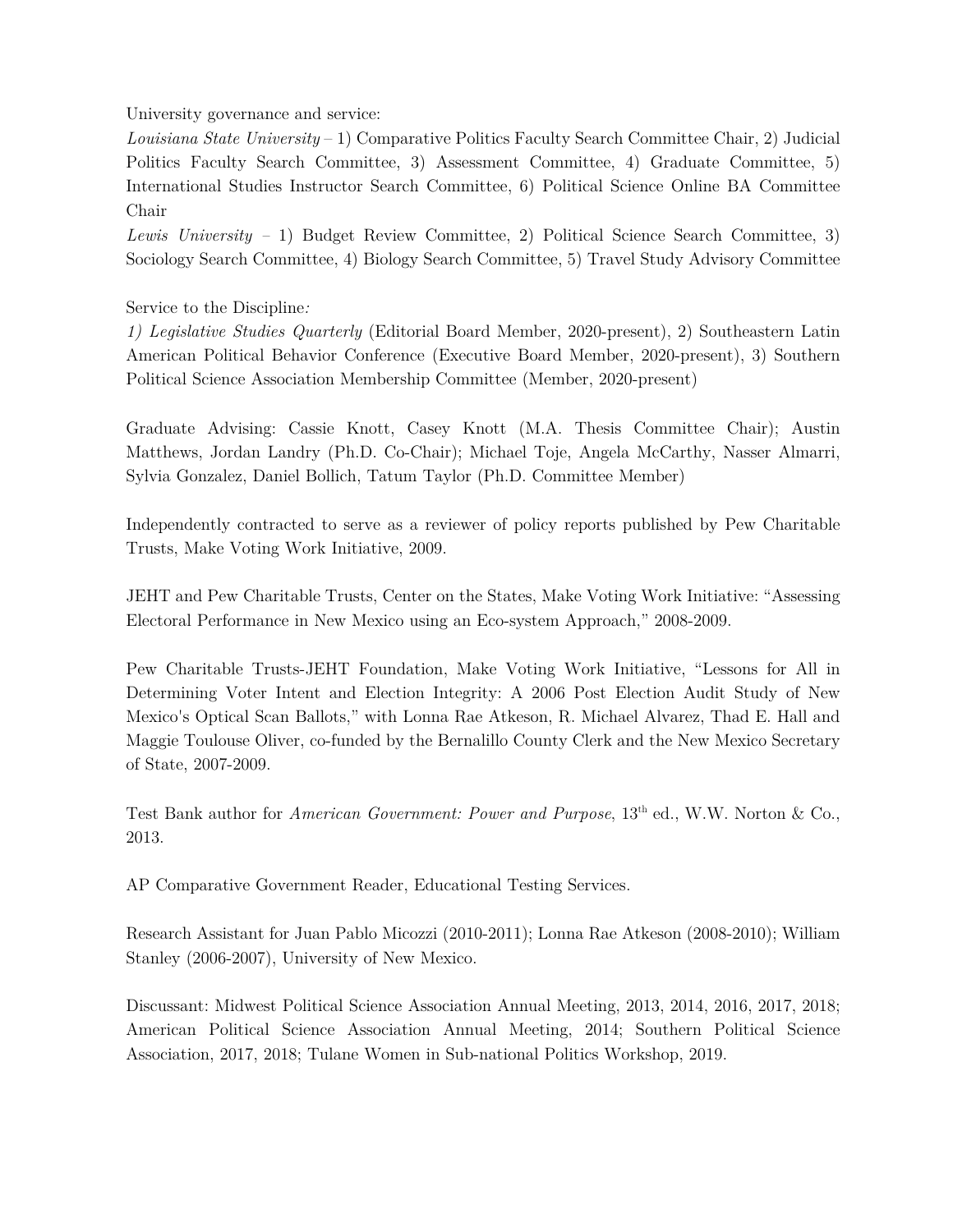### **GRANTS AND AWARDS**

 "Identifying Hate Speech Against Women in Politics on Facebook," Content Policy Research on Social Media Platforms, Facebook. Submitted March 2019. \$85,000. Declined.

Tiger Athletic Foundation Teaching Award, Louisiana State University, 2018. \$2000.

SSRC Negotiating Agreement in Congress Research Grant (submitted fall 2017, declined; \$10,000)

LSU Manship Summer Research Grant (awarded summer 2017; \$5000)

 Council on Research Summer Stipend Grant for "Do Gender Quotas Help Women's Political Careers? Evidence from Mexico," Louisiana State University (awarded summer 2016; \$5000).

 Summer Stipend Grant for "Department Assessment: Measuring Civic Engagement," with Laurette Liesen and Steven Nawara, Lewis University, 2014.

 Summer Stipend Grant for "Negotiating Regional Trade Agreements: Simulating Multi-level Negotiations Across Universities," Lewis University, 2014.

 Best Doctoral Dissertation Prize from the National Thesis Competition on Electoral Studies from the Mexican Society of Electoral Studies [*Concurso Nacional de Tesis Sobre Estudios Electorales de la Sociedad Mexicana de Estudios Electorales, A.C*.], October 2013.

 Dorothy Cline Graduate Memorial Fellowship, Department of Political Science, University of New Mexico, 2012.

 Ph.D. Fellowship from the Latin American and Iberian Institute, University of New Mexico, 2010- 2012.

Graduate Assistantship, University of New Mexico, 2006-2011.

 Hybl Fellowship Recipient, International Foundation for Electoral Systems, Washington, DC, 2009.

Graduate Research and Development Grant, University of New Mexico, 2007.

 New Mexico Higher Education Department Graduate Scholarship, University of New Mexico, 2006-2009.

 Graduate Assistantship, Latin American and Iberian Institute, University of New Mexico, 2004- 2006.